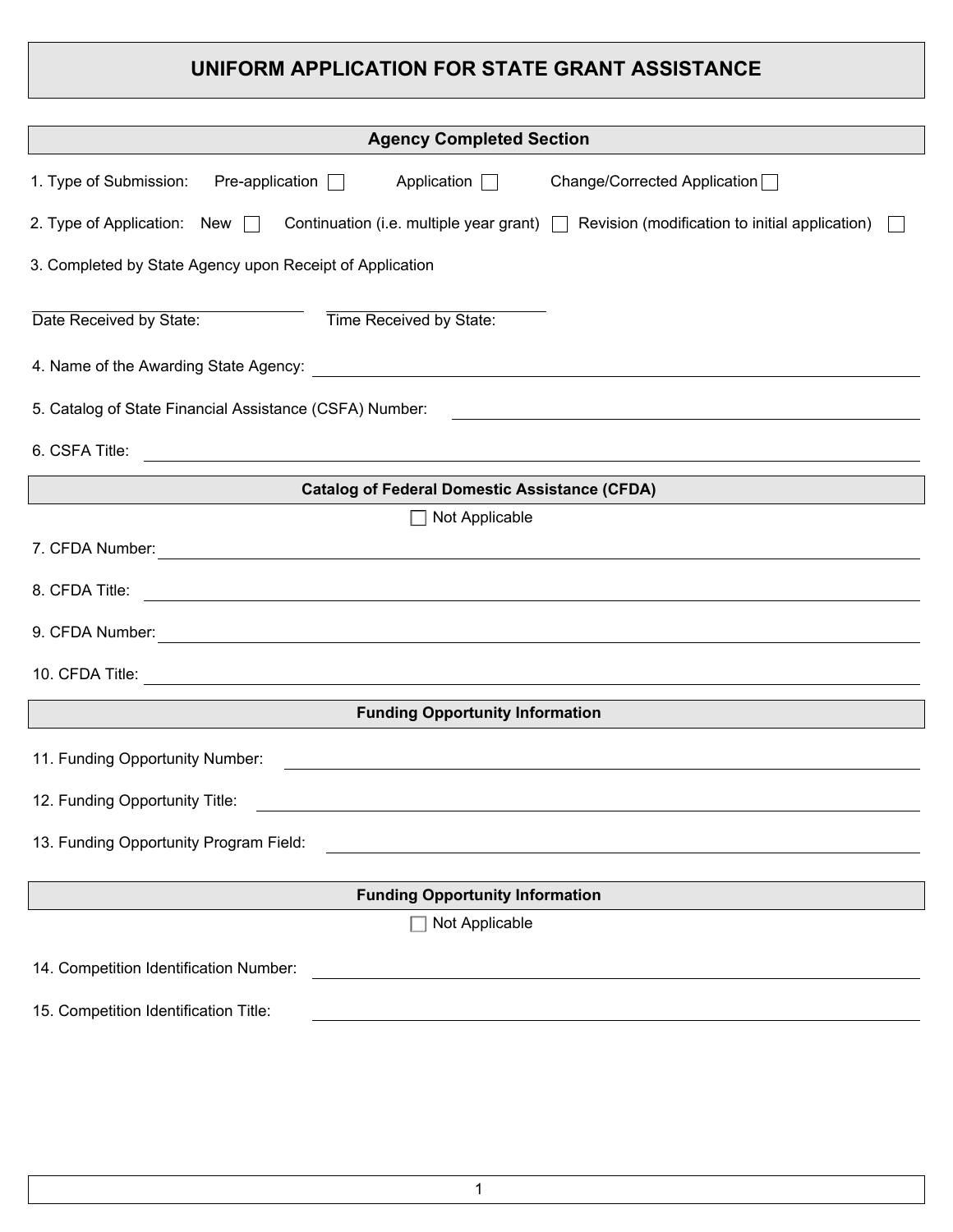## **UNIFORM APPLICATION FOR STATE GRANT ASSISTANCE**

### **Applicant Completed Section**

**Applicant Information**

16. Legal Name (Name used for Data Universal Number System (DUNS) registration and grantee pre-qualification):

|                                                                   | 17. Common Name (Doing Business As-DBA): 2008. [2010] The Common Name (Doing Business As-DBA):                                                      |                                               |
|-------------------------------------------------------------------|-----------------------------------------------------------------------------------------------------------------------------------------------------|-----------------------------------------------|
|                                                                   |                                                                                                                                                     |                                               |
| 19. Organizational Data Universal Number System (DUNS) Number:    |                                                                                                                                                     | <u> 1980 - Andrea Andrew Maria (h. 1980).</u> |
|                                                                   | 20. Federal System for Award Management Commercial And Government Entity Code (SAM Cage Code): _______________                                      |                                               |
| 21. Business Address:                                             |                                                                                                                                                     |                                               |
|                                                                   |                                                                                                                                                     |                                               |
|                                                                   |                                                                                                                                                     |                                               |
|                                                                   | <b>Applicant's Organization Unit</b>                                                                                                                |                                               |
|                                                                   |                                                                                                                                                     |                                               |
| 23. Division Name:                                                | ,我们也不能在这里的时候,我们也不能在这里的时候,我们也不能会在这里的时候,我们也不能会在这里的时候,我们也不能会在这里的时候,我们也不能会在这里的时候,我们也                                                                    |                                               |
|                                                                   | Applicant's Name and Contact Information for Person to be Contacted for Program Matters involving this Application                                  |                                               |
|                                                                   | 24. First Name: 28. Last Name: 25. Last Name: 25. Last Name: 24. First Name: 26. Suffix:                                                            |                                               |
|                                                                   |                                                                                                                                                     |                                               |
|                                                                   | 28. Organizational Affiliation: <u>contract and a series of the series of the series of the series of the series of</u>                             |                                               |
|                                                                   |                                                                                                                                                     |                                               |
|                                                                   |                                                                                                                                                     |                                               |
|                                                                   | Applicant's Name and Contact Information for Person to be Contacted for Business/Administrative Office<br><b>Matters involving this Application</b> |                                               |
|                                                                   |                                                                                                                                                     | 34. Suffix:                                   |
|                                                                   | 35. Title: $\qquad \qquad$                                                                                                                          |                                               |
|                                                                   |                                                                                                                                                     |                                               |
|                                                                   |                                                                                                                                                     |                                               |
| 39. E-mail Address:                                               |                                                                                                                                                     |                                               |
|                                                                   | <b>Areas Affected</b>                                                                                                                               |                                               |
| 40. Areas Affected by the Project (cities, counties, state-wide): |                                                                                                                                                     |                                               |
| 41. Legislative and Congressional Districts of Applicant:         |                                                                                                                                                     |                                               |
| 42. Legislative and Congressional Districts of Program/Project:   |                                                                                                                                                     |                                               |
|                                                                   |                                                                                                                                                     |                                               |

2